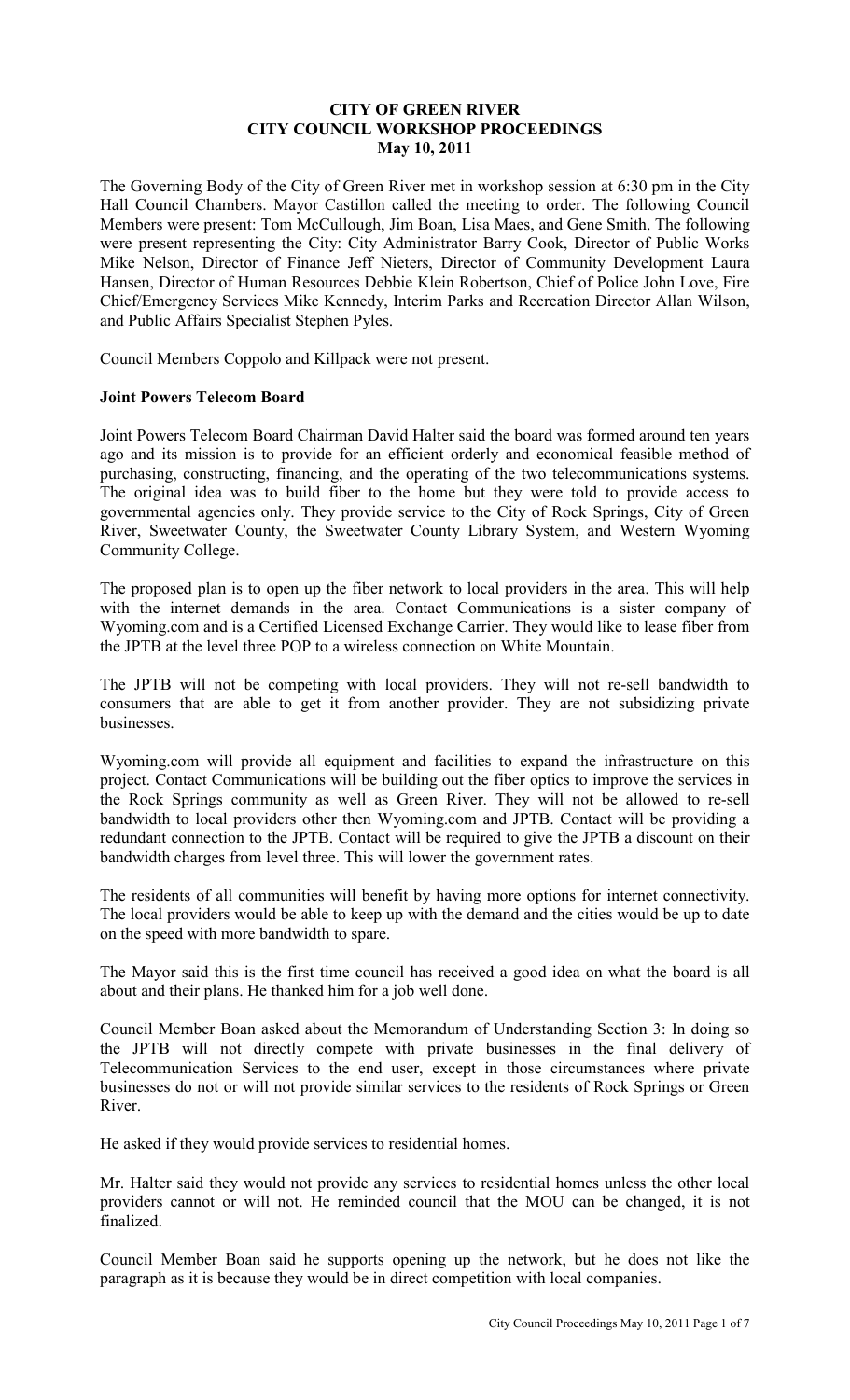Council Member McCullough asked council if they would agree to have this put on the agenda for the next meeting to vote on the MOU.

All Council Members agreed to have it put on May 17, 2011 council meeting agenda.

## **FMC Spur Road Inberg-Miller Agreement Amendment**

Mr. Cook said Items two and three on the agenda are amendments to the contract for the Spur Road Project from Inberg-Miller and Reiman Construction. The first is a change order request for an additional \$69,525 from Inberg-Miller and the second is for additional time for construction from Reiman Construction.

Public Works Director Mike Nelson said the project was supposed to be completed in October of last year, but they came in December for a change order for the breaking down of rock. The project had a winter shut down in December and that is why they are in need of a change order and more time to complete the job.

Inberg-Miller Engineer Mike Brown said the project was supposed to be completed on October 14, 2010. December 21, 2010 the contractors shut down for the winter. The contractor has started back up on the project as of Monday May 9, 2011. This time extension has came about by the amount of rock that has to be crushed and excavated on the project. The contractor has requested to have a one hundred day extension for the project. The change order for the \$69,525 comes from the extension of days for the project.

Council Member Boan said he would not vote for this change order. He can't imagine why it would take almost the same amount of time to complete this project as the project was bid for. The project was bid for 130 days and they are asking for an extension of 100 days. He will not give any more money until the job is complete and they can discuss the finalized amounts.

Mr. Brown said the original contract time was for 130 days. The 100 day time extension is because of the rock excavation overrun and hauling of the rock from the borrow site.

Council Member Killpack entered at this time.

Council Member McCullough asked "how did they not know the rock was there?"

Mr. Brown said they did know it was there but they did not know it was as extensive as it was. They estimated approximately 31,500 cubic yards of rock would be removed and today they have removed 39,000 cubic yards of rock.

Council Member Boan said in the report that was given to the contractors when they bid on the project, on page three, it states there is a high amount of rock there and it would take specialized equipment to break it down. The contractors knew about the rock when they bid.

He asked who is responsible for making sure the contractor has everything on site like he should.

Mr. Nelson said it is the responsibility of the city, the engineer, and the contractor. Everyone knew that the equipment that was on site would not be able to break down the rock as specified in the contract.

Council Member Boan said all three are at fault.

Council Member McCullough asked if there will be any more change orders on this project.

Mr. Brown said the contractor has assured him that they can finish the job in the amount of time they have asked for, and Inberg-Miller will not be asking for anything more.

Mr. Nelson said there will be one more change order at the end of the project. It will be the final adjusting change order. He said when they say 100 days it does not mean as of today, starting this week it is around 35 more days until complete.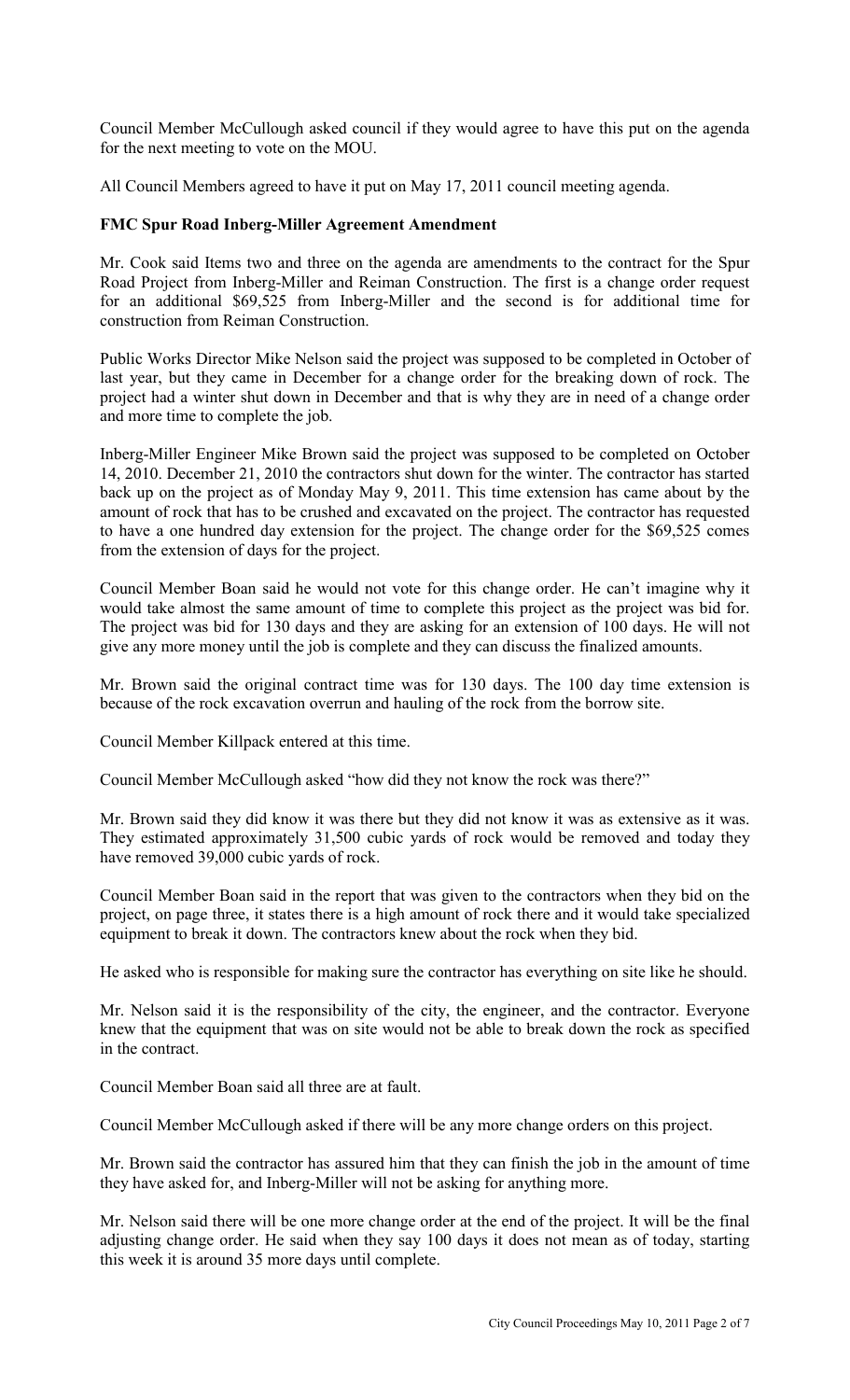## **FMC Spur Road Reiman C.O. #2**

Reiman Construction Representative Scott Reiman said they will complete this project within thirty days. They have held to their statement, that they will not be asking for more change orders to complete this job. The rock has been a large issue and the companies that are working on this project have had to come back in stages to complete their work and that is a large reason for the extra time needed. He invited everyone out to take a look at the site to see what they are working with.

Council Member Boan asked when the project completion date with the change orders is.

Mr. Nelson said it will be the middle of June.

#### **Lynn Jackman Presentation on SE Water Improvement Project**

Mr. Cook reported that the City Attorney Mr. West has requested that Mr. Jackman's legal representative not speak tonight. This is an open meeting and Mr. Jackman has the time to express his concerns but his counsel cannot speak.

The Mayor said he will not go back and forth over legal issues but if Mr. Jackman would like to speak he is welcome.

Attorney Clark Stith said he is disappointed. He requested this meeting and Mr. West never indicated that he would not be able to speak, but Mr. Jackman could speak for himself.

Mr. Jackman said this weekend he delivered packages to each council member. He said there have been a number of deceptions by the city staff on how change orders have originated. Council only sees one number. They do not see all of the bid papers. He said there has been no low balling on a bid. Every bid form has so many feet of pipe that is needed and that is what is bid on and the only way they end up needing a change order is because of more pipe being used than originally bid on. This is not his fault; it is the addition of products on the project.

His profits come from the mobilization part of the bid, and this has been limited to 10%. This is where the contractors would put their total profits into to help make it through the job. He would never profit from the addition of pipe.

He said they have had tremendous difficulties with the engineering company. They were told that the pipe they had on site was used. He had to go to the seller and then to the manufacturing company to say it was new pipe. He had to cut out and add new pipe and did so with the inspector watching, and when he bolted them together, the inspector made him cut them off because the pipe did not have the numbers he wanted on them.

On another job he needed three 10-inch pipes, and he was told one had stamps and the other two do not so they were not accepted. They are required to bring in sand for one of the projects and they truck it in from a site that was given to them by the city. They were accused, by the inspector of taking sand at night and using it on another job so now they have to have their trucks weighed before they get the sand and then after. This has never been required and is not the way you treat contractors.

Mr. Jackman said he received a letter from the engineer to have the superintendant removed from the job just because she is a woman and smarter than the engineers on the project. The inspector found him at home and proceeded to beat him up. If this would have been done at any other job he would have been thrown off the job, but he can do it and nothing gets done about it.

He said there is a pump-house on a project and there are four suction barrels. These were supposed to come in on November 3, 2010. They tried and tried to call them to see why they were not on site but no one would talk to them. There was only one specified in the bid so they cannot go anywhere else.

He said there was a building permit problem. February 11, 2011 was the first day they requested a building permit. They were told that there has been no final review of the project plans done by the Fire Marshal. They sent the plans to him and two months later he came back with some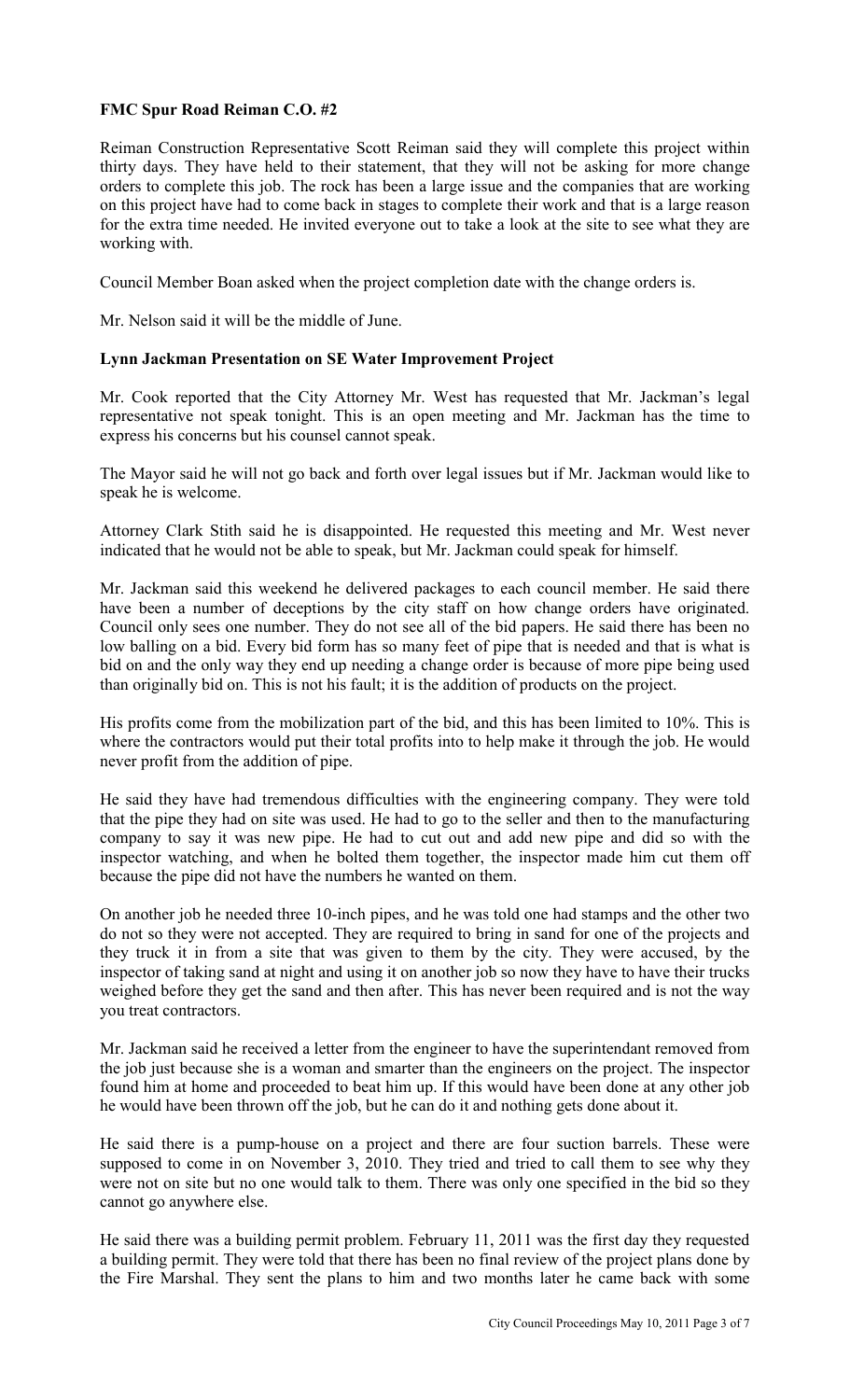recommendations: a roof hatch that is bigger than the trusses so they will have to be ordered and replaced, he wants 26 foot drives around the building. He contacted the Fire Marshal to see if these issues were addressed and he said no. Then he called the engineer and asked him the same question and he said yes, everything was taken care of. He is not sure what to do about this problem.

He applauds the council for taking the steps with the FMC Spur Road change order issues.

He said the city has great assets in the engineers they have, Dave Westling and Steve Monk, and he would like to see one of them put on this project.

The Mayor asked Mr. Jackman if he was going to be able to complete the job on time.

Mr. Jackman said he does not see any problems with being able to finish on time, but it could change if they have to put the road in like the Fire Marshal is requesting. They have met every date that has been requested of them.

Council Member Boan asked who is responsible for sending the plans to the Fire Marshal.

Community Development Building Inspector David Allred said the owner or the contractor. He noticed that there was no building permit. He told them they had to submit the plan to the Fire Marshal for approval.

Council Member Boan asked what part does the Community Development Department play in the plans.

Mr. Allred said the engineer should have sent him a set of plans. He did not receive any plans until the project was going forward.

Council Member Boan asked how this project went out for bid without staff looking at the plans.

Community Development Director Laura Hansen deferred the question to Mr. Nelson. She said Community Development's responsibility is, when a complete application is received they forward it on for review.

Mr. Nelson said the way it was set up in the specifications, the plans, in the pre-bid meeting, and the pre-construction meeting, was that all of that is the responsibility of the contractor.

Council Member Boan asked if this was written out in a contract.

Mr. Nelson said yes.

Mr. Jackman said in the specifications he was required to get a building permit and that is it. He was told by the Fire Inspector that it was unusual for the contractor to be sending the plans to him.

#### **Structural Study for Winter Building**

Plan One Architect Charles Van Over said he was asked to draw up some plans for the new Police Department. What he has tried to do is use the skeleton of the existing building. In the basement they have: bays for vehicles, temporary holding cells, shooting range with an armory, and an evidence storage room. On the main floor there is: squad room, evidence room and offices, work spaces, sheriff's office, clerical offices, fingerprinting room, interview rooms, restrooms, locker room, and a conference room. On the next floor they have: detective offices, interview rooms, break room, bathrooms and lockers, storage spaces, and other offices.

Council Member Boan asked about the cost of the shooting range.

Mr. Van Over said they are not sure on the cost.

Council Member Maes said there are other places that have shooting ranges so they could ask them.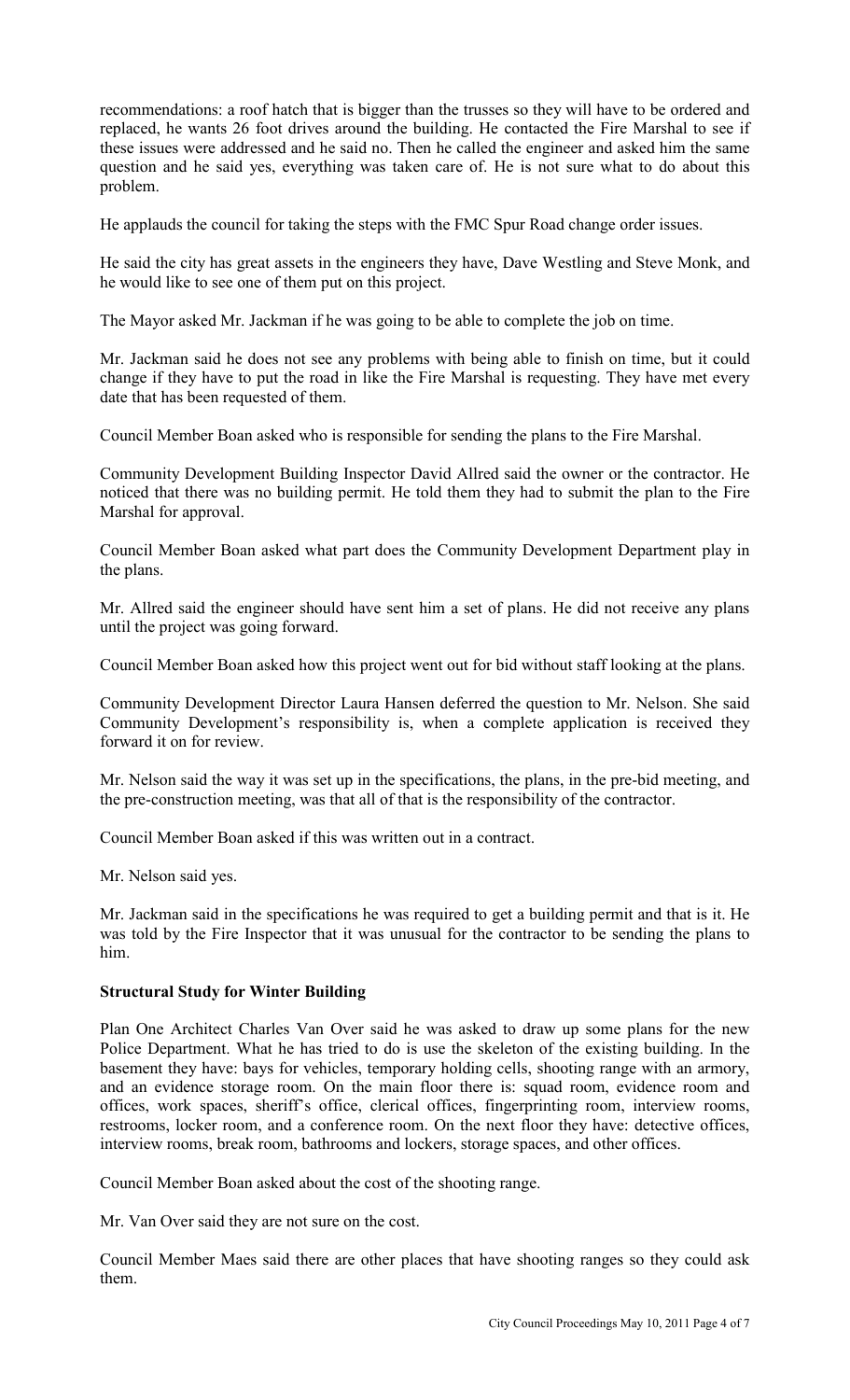Chief Love said he would check into it.

Council Member McCullough asked what the square footage is that the Police Department occupies now.

Mr. Van Over said he does not know the square footage numbers.

Council Member McCullough said it is considerably more than what they have now.

Mr. Van Over said at least two to three times more.

Council Member McCullough said the Municipal Court could go onto the third floor since there is so much room.

The Mayor asked if the building would be ADA accessible and if there was an elevator.

Mr. Van Over said yes.

The Mayor asked about the parking.

Mr. Van Over said there are around 48 spaces to park in total.

Chief Love said the structural study that was completed stated that the building was in great condition. The estimate to redo some of the things that need to be done was \$55,000. His next plan is to move forward by going to the SLIB Board and presenting these plans to them to receive some of the grants that are available.

Mr. Van Over said the construction costs are rising but he estimates the cost to build at around one to two million.

Council Member McCullough said they need to move forward with this and go for the grants to help pay for the project.

Council Member Boan asked what the council needs to do to move forward.

Chief Love said to consider a project coordinator and get money to Plan One Architects for their services.

Council Member Killpack asked if this needs to be put on the agenda for next meeting.

Chief Love said they could go to the SLIB Board with what they have now.

Council Member Killpack asked if they needed to pay Mr. Van Over for his services.

Mr. Van Over said what he has done so far he has not charged the city, but in order to move forward he will require a signed contract.

The Mayor clarified the cost to move forward now is \$125,000.

Mr. Cook said if council would like to move forward with the \$125,000 now, they will have to have a resolution or wait until next budget and add it to the budget as of July 1, 2011. It is all up to how fast council would like to move forward with the project.

#### **City Administrator's Report**

Mr. Cook said Municipal Court has requested that they be moved to the Budget Workshop on May 19, 2011, instead of May 12, 2011, to present their budget since they will be attending a conference.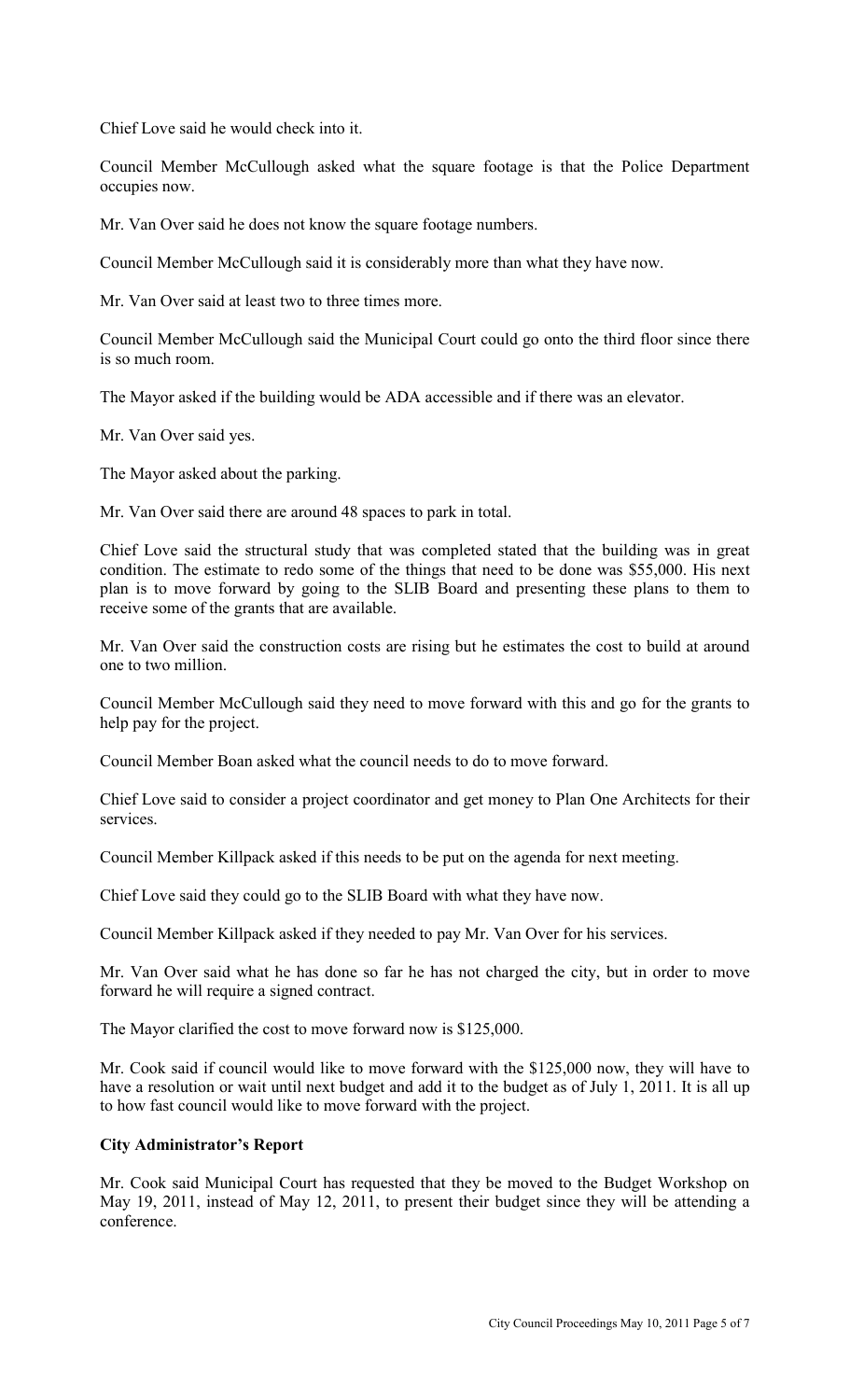He is recommending that the scheduled June 21, 2011 Adopt the Budget will be changed to June 14, 2011 since two governing body members will be gone. This is normal workshop time so they will start at 6:30 pm.

There was an issue that Mr. Jackman did not bring up and that is Force Accounts. He had some concerns on how they were done. It is required that all force account requests had to come before the governing body and this made it look like it was a change order, but it had already been set up for the project. Normally, this is not how they are worked, so they met with Mr. West and he said they no longer need to do this. They can follow the usual procedures and he is planning this to take effect starting with next year's budget.

The Budget Workshop will be May 12, 2011 at 6:30 pm. The department presentations that are scheduled are Community Development, Police, Human Resources Legislative/Administration/Prosecutor.

#### **Mayor and Council Reports**

The Mayor said they discussed the early retirement package earlier and now they should set a total number of people that can take part in this. They said what has been brought up is offering them half of their annual pay or their insurance paid for five years. This is a onetime offer and they would like to move forward and possibly have this initiated by June 30, 2011.

Council Member McCullough said he is comfortable with offering it to seven people, one per department.

Council Member Maes said there are some departments that are small so she does not like the limit of seven people. Some departments are larger and they would be alright if more than one left.

Council Member Smith suggested ten in total. There are only six departments that have people that are able to take the offer. He suggested having it at one or 10% of department.

Council Member Killpack said the first thing they need to do is make a definition of what criteria they would like to have that qualifies the employees to retire. He would hate to see it as one per department.

Director of Human Resources Debbie Robertson said in the past they used twenty years of service with the city. Right now with that criteria there would only be ten people that would fall under that.

The Mayor said it will be up to the people to take it or not.

Council Member Boan said they should wait to see the draft before they decide the number of employees they will offer it to.

Council Member Smith had nothing to report.

Council Member McCullough thanked everyone who was involved in the clean-up.

The Mayor thanked everyone who participated in the Chef's Challenge.

Council Member Maes thanked everyone for participating in the Chef's Challenge.

Council Member Boan said on May 21, 2011 from 7:00 am to 11:00 am there will be a pancake breakfast put on by the VFW 2321 at the Golden Hour Senior Center. He also said we absolutely have to find a way to get our projects done without so much controversy. With the documents that Mr. Jackman gave him, he would like to fire both the engineer and the contractor. This type of action should not be allowed by any company.

Council Member Killpack thanked the employees for the work they do and for the Chef's Challenge.